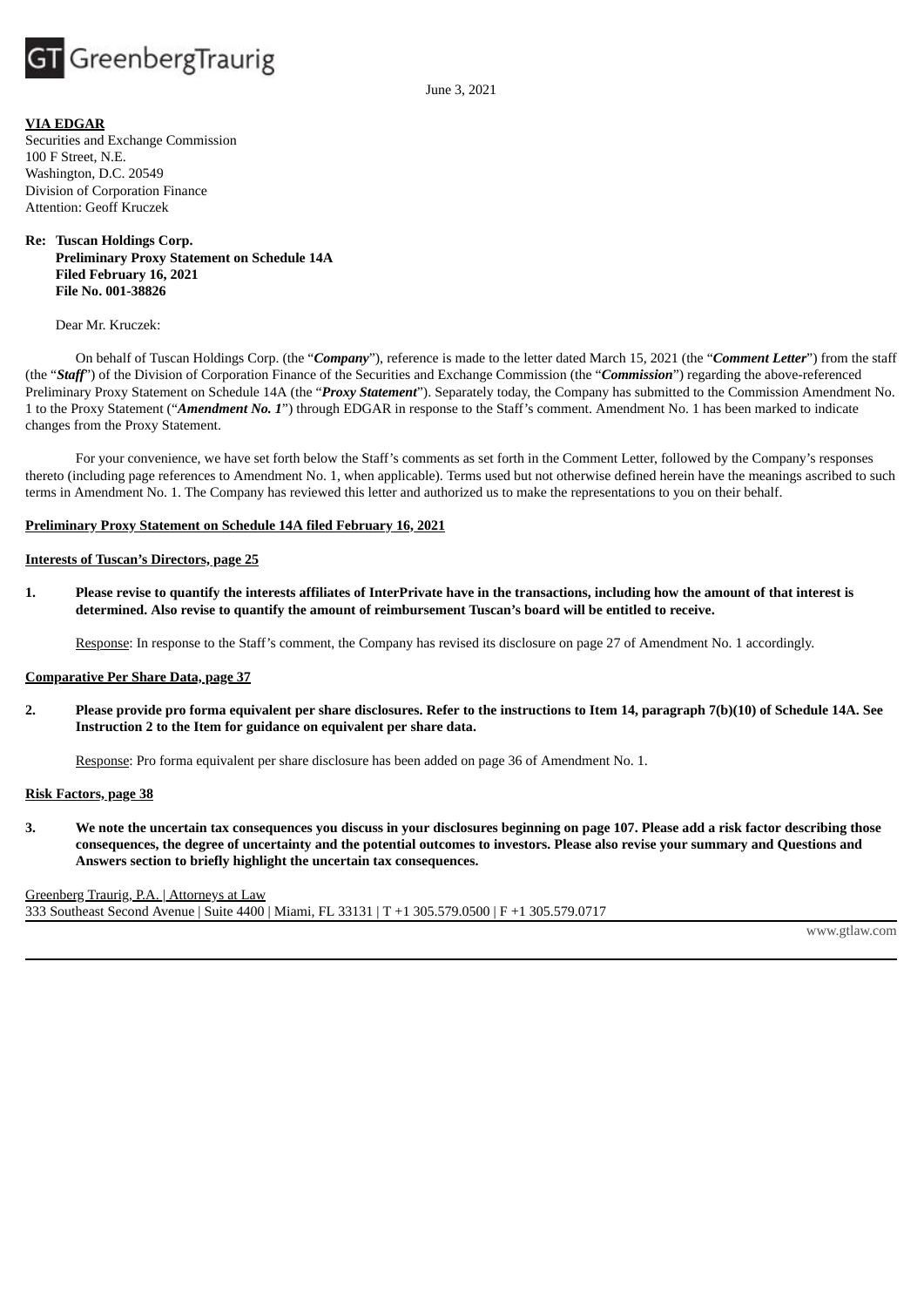Response: In response to the Staff's comment, the Company has revised its disclosure on pages 9, 10, 31, and 88 of Amendment No. 1 accordingly.

# **The Charter provides, page 85**

4. Please revise this risk factor and your disclosure on page 219 to describe the full scope of the provision you discuss, consistent with Annex **B-1 to this filing.**

Response: In response to the Staff's comment, the Company has revised its disclosure on pages 86 and 229 of Amendment No. 1 accordingly.

### **Background of the Business Combination, page 96**

5. Please revise to clarify how you determined the initial \$2.4 billion valuation, as disclosed on page 99. Also revise to discuss how that valuation and the other material terms of the transaction changed during the negotiations of the parties, including proposals and **counterproposals submitted by the parties.**

Response: In response to the Staff's comment, the Company has revised its disclosure on pages 102 and 103 of Amendment No. 1 accordingly.

# **Tuscan's Board of Directors' Reasons, page 101**

6. Please revise to describe the research and analysis of the comparable companies and transactions and "certain projections" that your board conducted in approving the transaction and in determining that the 80% test was satisfied. Currently, it is unclear from your disclosure what companies or transactions were considered, how they compare to this transaction and Microvast and what financial metrics were assessed. It is also unclear how the projections to which you refer were utilized by your board in reaching its conclusions. **Given this, it is unclear how investors are able to evaluate your board's conclusions.**

Response: In response to the Staff's comment, the Company has revised its disclosure on page 106 of Amendment No. 1 accordingly.

#### **Registration Rights and Lock-up Agreement, page 124**

7. Please disclose whether there are any maximum cash penalties under the registration rights agreement, if applicable. Please also disclose **any additional penalties resulting from delays in registering your common stock. Refer to ASC 825-20-50-1.**

Response: In response to the Staff's comment, the Company has revised its disclosure on page 129 of Amendment No. 1 accordingly.

2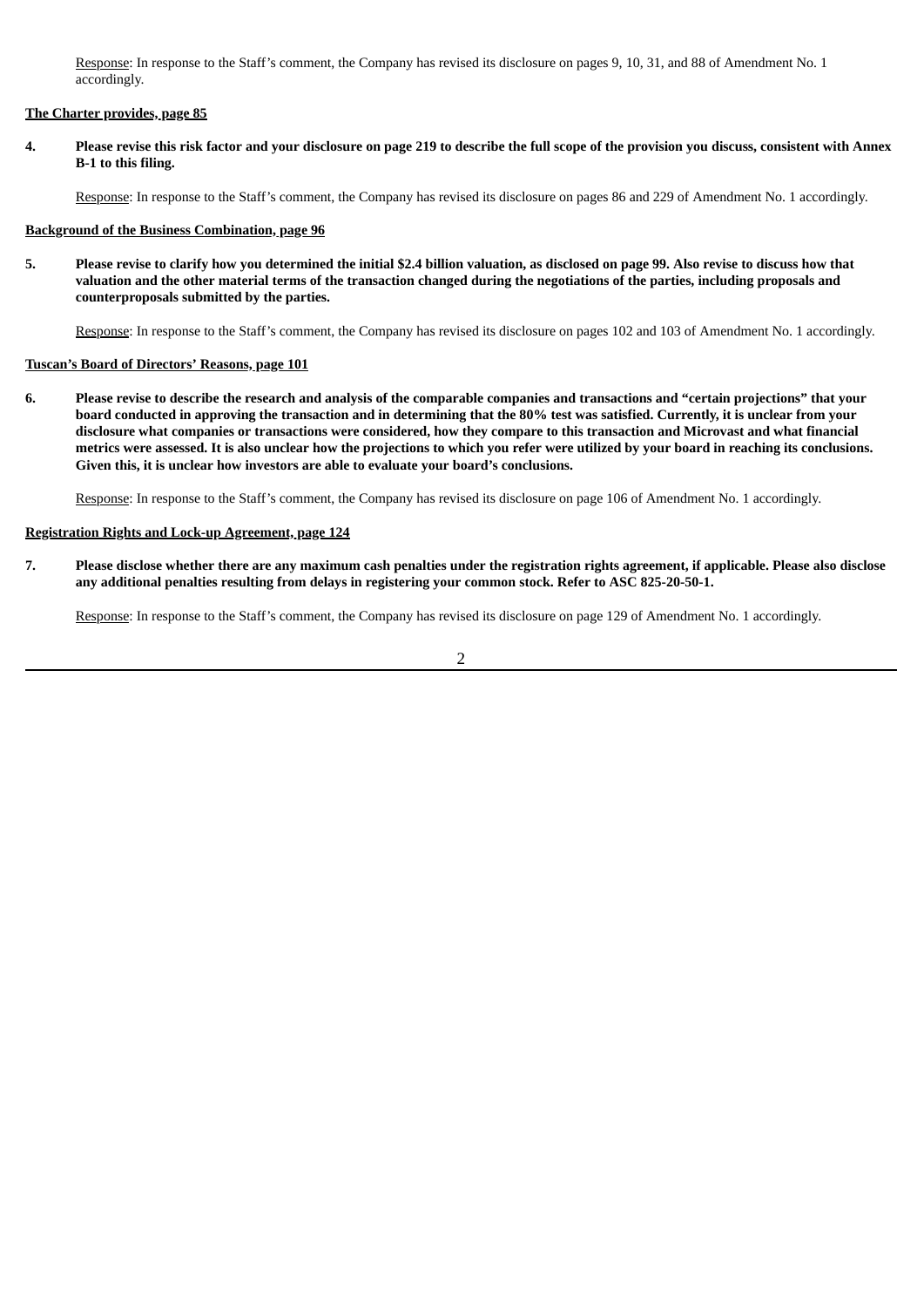# **Unaudited Pro Forma Condensed Combined Financial Statements, page 125**

8. Refer to note 4 on page 135. Please quantify the number of potentially dilutive securities that have been excluded from pro forma loss per **share calculations because they are antidilutive.**

Response: In response to the Staff's comment, the Company has revised its disclosure on pages 140 and F-12 of Amendment No. 1 accordingly.

# **The Charter Proposal, page 137**

9. Please revise to describe the intended change to the exclusive forum provision in your charter. Please also revise to include this change as **a separate proposal in your disclosure beginning on page 139.**

Response: In response to the Staff's comment, the Company has revised its disclosure on pages 142, 145, and 146 of Amendment No. 1 accordingly.

## Tuscan's Management's Discussion and Analysis of Financial Condition and Results of Operations Results of Operations, page 158

10. We note the marketable securities held in the Trust Account sustained a significant unrealized loss in the three months ended September 30, 2020. We further note that interest income decreased during the nine month period ended September 30, 2020 compared to the same prior year period. Your MD&A does not provide any insight behind the significant drivers of the changes in interest income or changes in value of the trust assets. Given your disclosure in the financial statements that the assets held in the Trust Account are substantially held in U.S. Treasury Bills, please expand your disclosures to more fully discuss the yield changes and loss and the investments involved.

Response: In response to the Staff's comment, the Company has revised its disclosure on page 165 of Amendment No. 1 accordingly.

## **Annual Cash Incentive Compensation Program, page 184**

11. Please reconcile the disclosure here that Microvast does not maintain an annual cash incentive program with your disclosure on page 185 **regarding the terms of Mr. Kelterborn's employment agreement.**

Response: Microvast does not have an annual cash incentive program for its employees in general. When Mr. Kelterborn joined Microvast GmbH in 2017, Microvast agreed to pay him a 30% cash bonus in any year if the overall performance of Microvast GmbH meets the agreed performance target. Because the performance targets were not met in 2020, no bonus was paid.

3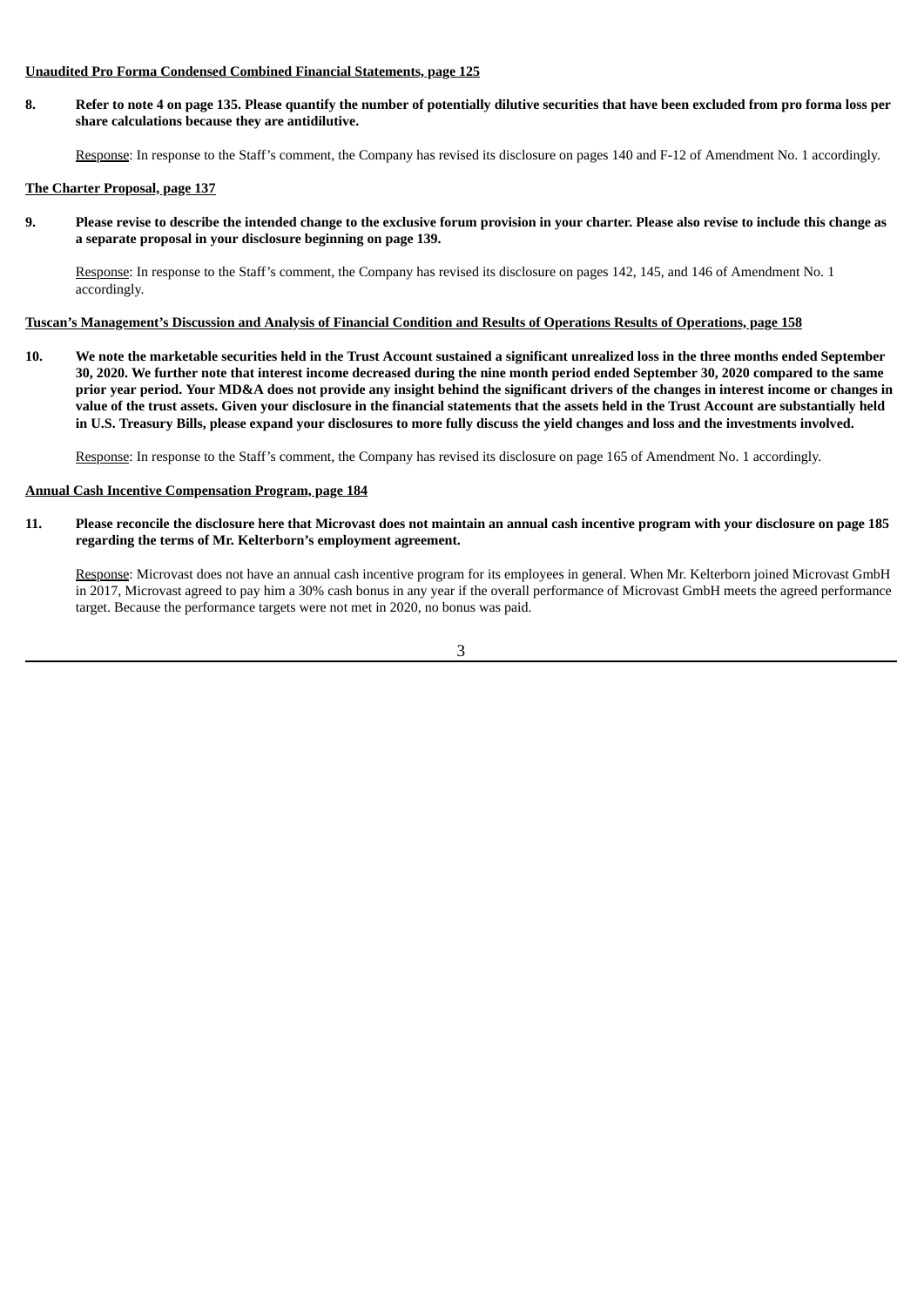# **Microvast's Management's Discussion and Analysis of Financial Condition and Results of Operations, page 187**

- **12. Please revise MD&A to more fully disclose and discuss the following:**
	- The facts and circumstances related to the 56.1% decrease in revenue in 2019 that you attribute to a change in government subsidy policies in the PRC. Address the specific nature of the change, disclose when in 2019 the change occurred, and discuss how you determined the change was responsible for the decrease in revenue. Also, address your expectations regarding future subsidies and their **potential impact on revenue trends**

Response: In response to the Staff's comment, the Company has revised its disclosure on pages 201 and 202 of Amendment No. 1 accordingly.

The facts and circumstances related to the significant decrease in the gross profit margin in 2019, including the factors that resulted in negative gross profits during the three month period ended December 31, 2019. Also, address the inventory impairments you recorded during each period, including the reasons for the impairments, the potential impact of future impairments, and why inventory balance **sheet amounts are so significant relative to cost of revenue during each related period.**

Response: In response to the Staff's comment, the Company has revised its disclosure on pages 201 and 202 of Amendment No. 1 accordingly.

More fully explain your billing terms and address why accounts and notes receivable balance sheet amounts at September 30, 2020, December 31, 2019 and December 31, 2018 represented 137% of revenue during the period ended September 30, 2020, 132% of revenue **during 2019, and 102% of revenue during 2018.**

Response: In response to the Staff's comment, the Company has revised its disclosure on page 202 of Amendment No. 1 accordingly.

More fully explain the specific nature of the construction in progress at each balance sheet date, including when the projects are expected **to be completed and the amount of funding required for completion.**

Response: In response to the Staff's comment, the Company has revised its disclosure on page 203 of Amendment No. 1 accordingly.

More clearly address how your common stock valuations during the periods presented relate to the fair value indicated by the current **merger transaction.**

Response: In response to the Staff's comment, the Company has revised its disclosure on page 209 of Amendment No. 1 accordingly.

4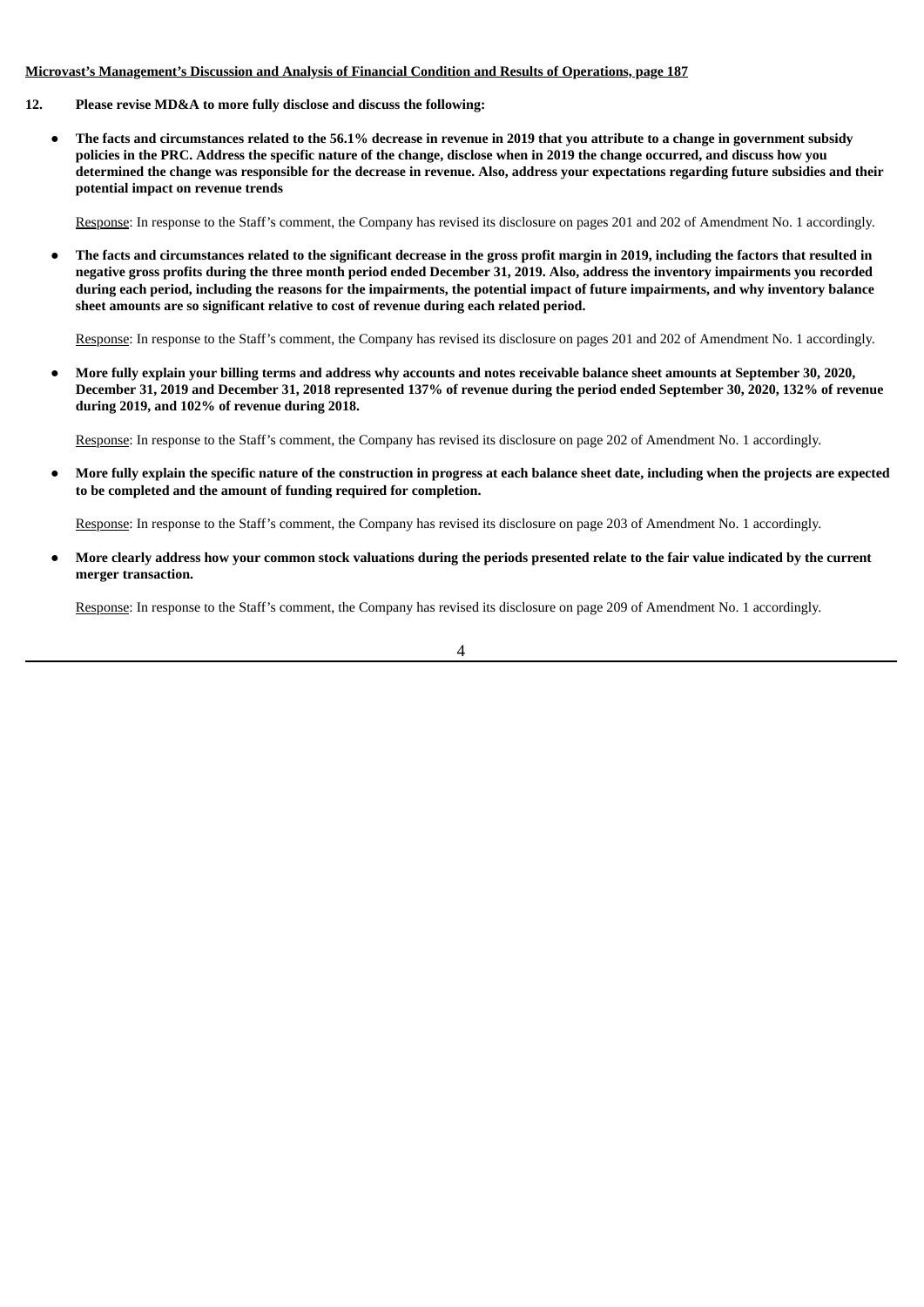#### **Overview, page 187**

13. If you elect to highlight your relationships with customers or potential customers, please avoid vague terms like "long-term partnership" and "global cooperation agreement." Instead, revise to explain clearly the material features of the agreement, including the respective **rights and obligations of the parties, termination provisions and duration.**

Response: We have removed all references to "long-term partnership" and "global cooperation agreement" and now refer to those counterparties as "customers".

**Revenue, page 193**

14. Please revise to clarify the "change in government subsidy policies," how it impacted your operations as well as those of your suppliers **and customers and whether that change remains in effect.**

Response: Please see the response to No. 12 above for a discussion of the changing nature of the PRC's subsidy policies affected and will continue to affect Microvast's business.

#### **Index to Financial Statements, page F-1**

15. Please provide updated financial statements and related disclosures to the extent required by Rules 3-12/8-08 of Regulation S-X.

Response: The financial statements have been updated for the year ended December 31, 2020.

# **Tuscan Holdings - Financial Statements, page F-2**

16. Please revise the notes to the financial statements to update the current date through which the Company has to complete a Business **Combination.**

Response: In response to the Staff's comment, the Company has revised its disclosure on page F-8 of Amendment No. 1 accordingly.

# **Microvast Inc. - Consolidated Financial Statements**

# **21. Segment Information, page F-62**

17. Please disclose revenue and long-lived assets attributed to any individual countries that are material as required by ASC 280-10-50-41.

Response: In response to the Staff's comment, the Company has revised its disclosure on page F-94 of Amendment No. 1 accordingly.

\* \* \* \* \*